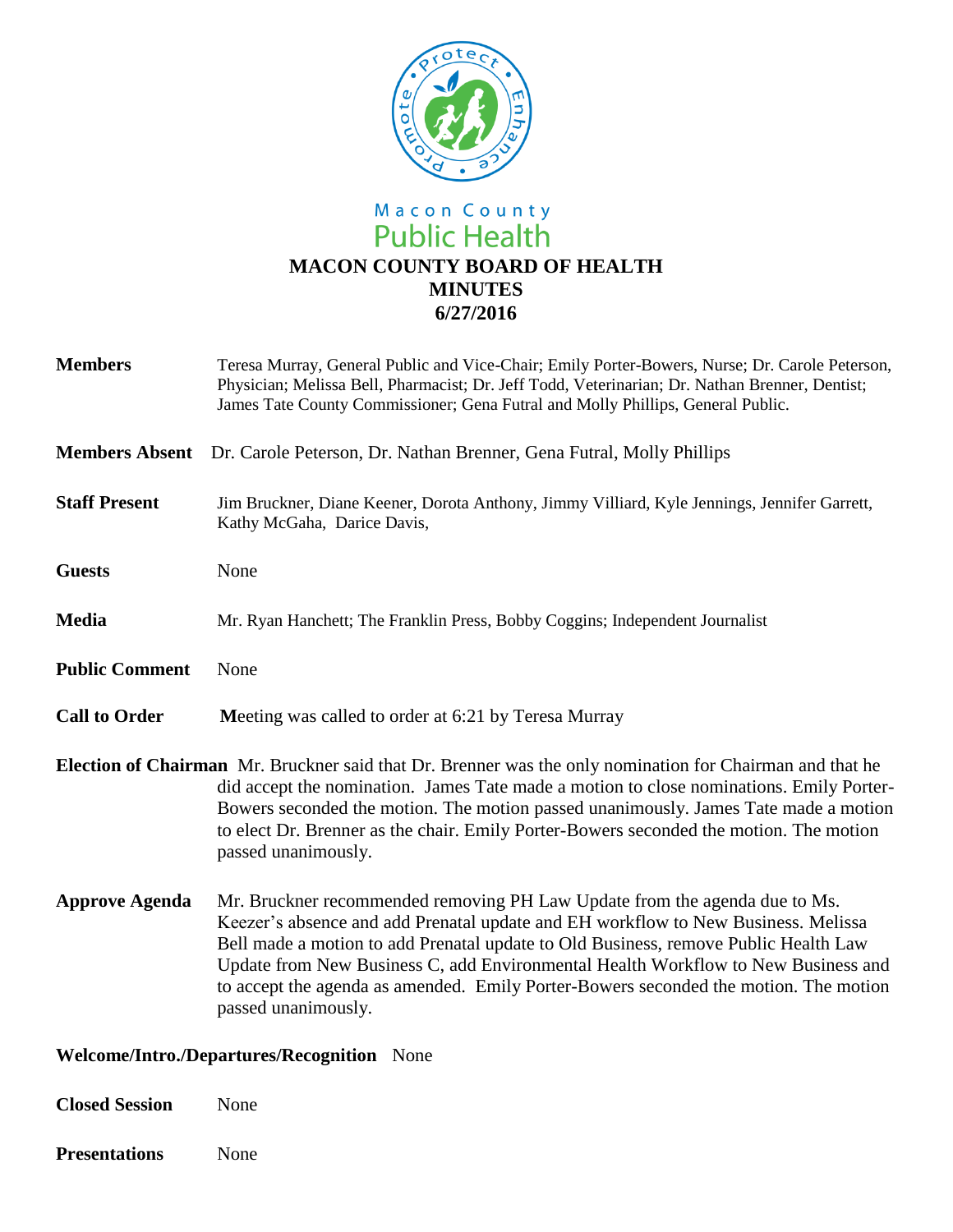**Approve Minutes of Previous Meeting** James Tate made a motion to approve the minutes as presented. Emily Porter-Bowers seconded the motion. The motion passed unanimously.

### **Old Business**

 **A. Budget Update FY18 -** This is an update on the budget based on the three suggestions from the BOH at last month's meeting. James Tate took the three suggestions to County Commissioners and Mr. Bruckner had a meeting with Mr. Roland and the commissioners as well.

Housekeeping services and funding: Mr. Bruckner said I have been working with the County Manager and we have a plan to pay for this without costing the county any extra money. We will have a written MOU specifying the Health Department and Dental Clinic needs as far as disinfection and occupational cleaning. We will add cleaning checklists for janitorial staff to use in the Health Department and both Dental Clinics. Funds for Marketing, Communicable Disease, Physician Contract and Lab Certification/Equipment Maintenance: Mr. Bruckner said he had spoken to the county manager and that they agreed to move money from a vacant temporary health department position to cover the following budget items: \$5000 for marketing, \$20,720 for physician contract (Dr. Dewhurst), \$8,816 for communicable Disease Outbreaks, \$3,580 for required laboratory certifications and \$1,500 for lab equipment maintenance. \$8800 will be put in contracted services to allow us to have immediate access to funds in case of a public health emergency.

Mr. Bruckner said that the legislature has been diverting, what has traditionally been health department maternal health block grant funds, to various other groups since 2011. This year the loss was just over \$7 million. We don't know what the impact to Macon County will be just yet. If they cut our maternal child health money we may have to come before the Board to ask for help. Mr. Bruckner said there is no action needed at this time. He just wants to keep the Board informed.

**B. Prenatal Clinic Update** – Mr. Bruckner reminded the board that three members were appointed to a prenatal ad-hoc committee; Dr. Brenner, Ms. Futral and Ms. Murray, but there has not been a need to get them together yet. Angel Medical Center informed us that they will not have the capacity in their OB/GYN clinic to continue to provide services here at the health department. We are currently in negotiations with Harris Hospital, Deidra Vinson and Steve Heatherly get OB services in place here; however, they notified us that they will not place anyone at the health department until they are fully staffed in their own program which could be a while. We are losing a total of seven doctors and midwives and Harris Regional Hospital plans to only add two positions here in Macon. We aren't for sure how many women will transition to services to MCPH, but we are look at a plan to expand our services if necessary. We won't know what the demand is until the Mission practice closes and Harris reveals their plans. Dr. Todd asked if we have the ability to absorb the extra costs involved with expanding our services. Mr. Bruckner said we currently have enough funds to cover four hours a week for a doctor at \$100 per hour, however it may cost as much as \$180 per hour. Mr. Bruckner said getting clients to Harris for ultrasounds is going to be a challenge. We have talked to Harris about using ultrasound equipment that we currently have here and they are also looking at equipment at Harris that they may be able to put over here to eliminate patients from having to travel to Harris. Dr. Todd asked if the staff that administered the test could interpret the results. Mr. Bruckner said we had a contract with Angel for \$45 ultrasounds. That originally included the interpreting of the test. Then their contract changed to Asheville radiology and we started receiving bills upwards of \$500 to \$1000. These bills are ultimately the patient's responsibility not ours. We are talking with MAHEC and other providers in the community to find help with this. August 15, 2017 is the last day Angel Medical Center will be participating in prenatal clinics at Health Department. The other concern we have is that our liability insurance carrier does not want us to use a midwife, but due to the circumstance they have agreed to allow us to use one intermittently with an MD seeing patients every other clinic day.

#### **New Business**

 **A. Fee Plan** Ms. Keener directed everyone to the fee plan handout in their BOH books and explained the chart in detail. She said there are several new fees that will go along with integrated care services. We did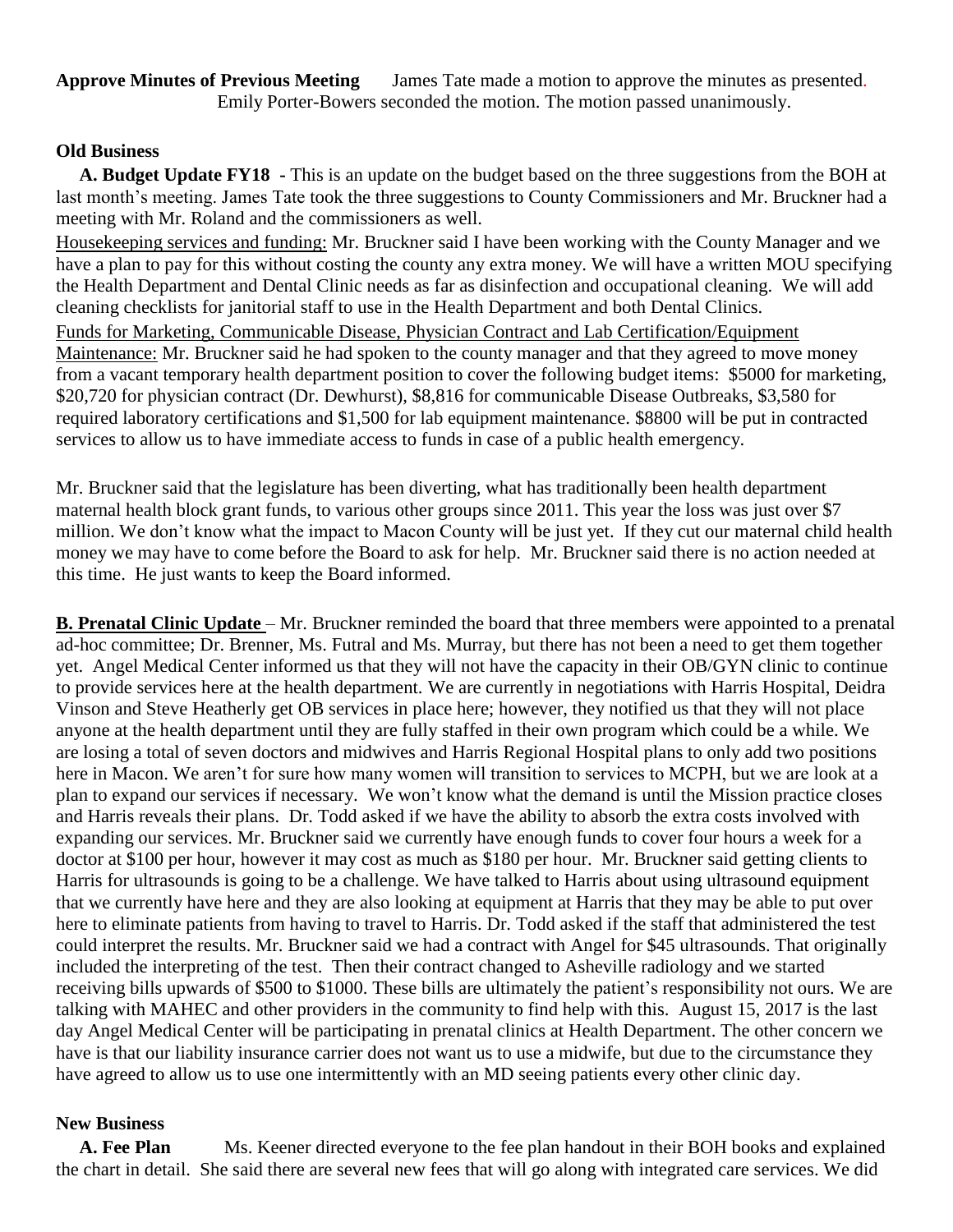not make any change to Animal Services and we made one change to Environmental Health. We added back a research fee of \$15 minimum and \$15 for every additional 30 minutes of research. This fee had been inadvertently removed from the fee plan a couple of years ago. Ms. Murray asked if it's a \$15 minimum for each request. Mr. Jennings said this is a research fee and does not apply to a records only request. Mr. Bruckner explained that when someone brings in a owners name and doesn't have any previous owner information and we have to go looking for those names it makes the process of researching time consuming and is causing an overload of work on the Environmental Health department. Ultimately the due diligence component of a realestate transaction falls upon the realtor and not the environmental health department. This fee will put the onus back on the realtor to do their due diligence or pay for us to do the research. Mr. Tate made a motion to accept the fee plan, but hold off on approving the research fee until the Environmental Health workflow discussion later tonight. Ms. Porter-Bowers seconded the motion. The motion passed unanimously.

 **B. Billing Guide** Ms. Keener directed everyone to the billing guide draft in their BOH books. She said we are required to have our billing guide be approved by BOH and county commissioners annually. There were very few changes made. We changed some wording just for clarification purposes and we raised the age limit for primary care services from 59 years to 64 years. Mr. Tate made a motion to approve the billing guide as presented. Ms. Porter-Bowers seconded the motion. The motion passed unanimously.

**C. Environmental Health Workflow** Mr. Bruckner said we have received a few complaints about workflow lately. In the past couple months the workload in environmental health has gone up significantly. Back in 2007 – 2008 at the beginning of the decline, we approached the county before the county suggested a reduction in staffing. We left positions vacant as people left and let them go unfunded each budget year after that. We now have three environmental health positions that we are sitting on unfunded and unfilled. Mr. Bruckner wants to have conversation in case the BOH members receive complaints from the public regarding slow turn-around times in environmental health. Mr. Jennings said that this year we have had 20% more applications than last year. The first quarter of the year is our busiest period since 2009. The second quarter is looking the same. The growth in applications, the added research time and the fact that realtors are selling more property is causing a work backlog. Our research includes looking into the records in the databases of the register of deeds, tax, property records, mapping, and past property owners. That information is then cross referenced with our database to find permits. Our records go back to 1973. Mr. Jennings reiterated that some realtors have been doing their own research, but not all. This is really tying up our clerical staff and we cannot get out information back to the realtors in a timely manner. We used to research three permits a day, 60 per month. This month we have done over 128. We would like to reach out to realtors and educate them on how they can get information up front so we can get this done more efficiently. We are going to send an information packet to all realtors explaining to them how to do the research themselves. Mr. Bruckner explained the current research process in environmental health. He said as research comes in, the newest request goes to the bottom of the stack. We recently had a complaint from a customer because the closing date of their had to be moved and as it turned out their request was very easy to take care of, but because we are so backed-up it took a long time to complete. Mr. Tate asked how long it is taking currently. Mr. Jennings said we used to be able to handle most requests within one week, but it has been a little farther out recently. Mr. Tate said they have been talking to Mr. Roland about getting all of the research information from county department online. Mr. Jennings said it would be great to work towards. Mr. Bruckner said he doesn't think we need to add any environmental health specialists just yet, but business is picking up and that could become necessary in the future. Mr. Tate asked how far out we are on permits. Mr. Jennings said 3-4 weeks out on septic permits. Mr. Tate asked Mr. Jennings his personal opinion on our fees. Mr. Jennings said there are a few adjustments that could be made, some fees could be split and there are some structural fees we could make improvements on. Mr. Tate asked Ms. Murray her opinion as a realtor if realtors will be upset over the research fee. Ms. Murray said probably, but if we explain everything well it will be fine. Mr. Jennings said we have not had this issue in the past with long research time affecting closing dates, so we don't have a plan in place. He also said if realtors will let them know when a closing date is very near they will do their best to accommodate. Mr. Tate asked for a monthly update on the workload in order to stay ahead of the situation. Ms. Porter-Bowers made motion to accept research fee. Ms. Bell seconded the motion. The motion passed unanimously.